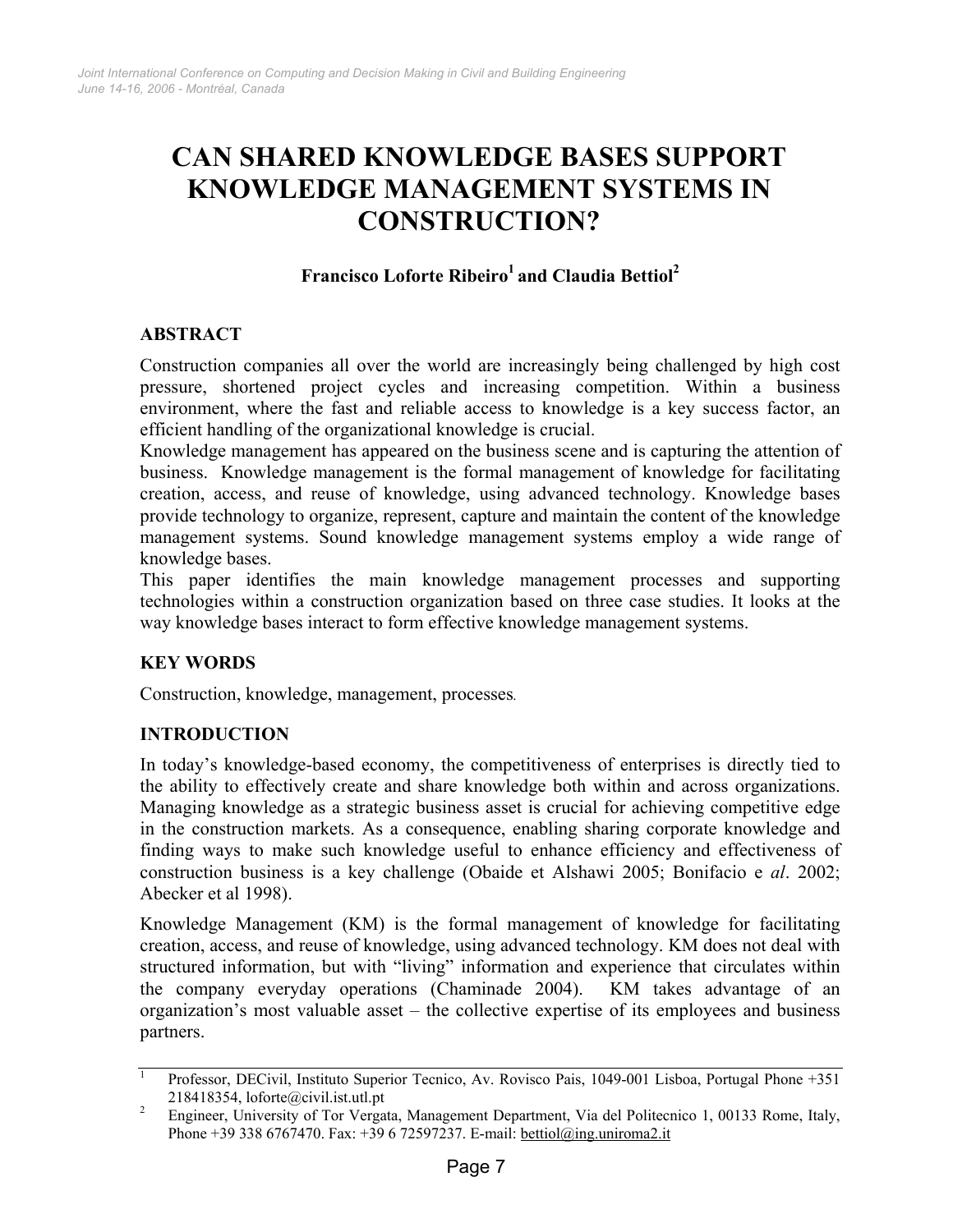The real issue for construction companies is how to use knowledge created from everyday operations to beat competitors (Walker et al. 2005; Newcombe 1996).

Large construction companies know a lot of things, but they don't always know what they know (Burk 1999; Newcombe 1999). One of the challenges of KM is that of getting people to share their knowledge. Enabling every employee to know all that is worth knowing in an instant is not an easy task. Knowledge bases provide technology to organize, represent, capture and maintain the content of the KM systems. Sound KM systems employ a wide range of knowledge bases.

This paper identifies the main KM processes and supporting technologies within a construction organization based on three case studies. It looks at the way knowledge bases interact to form effective KM systems.

## WHAT ARE KNOWLEDGE BASES

A knowledge base is a special kind of database for KM. It provides the means for computerized collection, organization, and retrieval and reuse of knowledge (Nordlander et al 2003). The idea of knowledge bases lies at the heart of symbolic, or "traditional," Artificial Intelligence (AI).

Knowledge bases are commonly used to capture explicit knowledge of an organization, including best practices, troubleshooting, articles, white papers, user manuals and others. The primary benefit of such a knowledge base is to provide a means to discover solutions to problems that have known solutions which can be re-applied by others, less experienced in the problem area.

The most important aspect of a knowledge base is the quality of knowledge and information it contains. The best knowledge bases have carefully written articles that are kept up to date, an excellent information retrieval system (search engine), and a carefully designed content format and classification structure. A well-organized knowledge base can save an enterprise's money by decreasing the amount of employee time spent trying to find information about - among myriad possibilities – best practices or company policies and procedures. As a customer relationship management (CRM) tool, a knowledge base can give customers easy access to information that would otherwise require contact with an organization's staff; as a rule, this capacity should make the interaction simpler for both the customer and the organization. A number of software applications are available that allow users to create their own knowledge bases, either separately (these are usually called KM software) or as part of another application, such as a CRM package.

A knowledge base is not a static collection of information, but a dynamic resource that may itself have the capacity to learn, as part of an artificial intelligence (AI) expert system, for example. According to the World Wide Web Consortium (W3C), in the future the Internet may become a vast and complex global knowledge base known as the Semantic Web. Enabling technologies for supporting the Semantic Web are rapidly becoming available.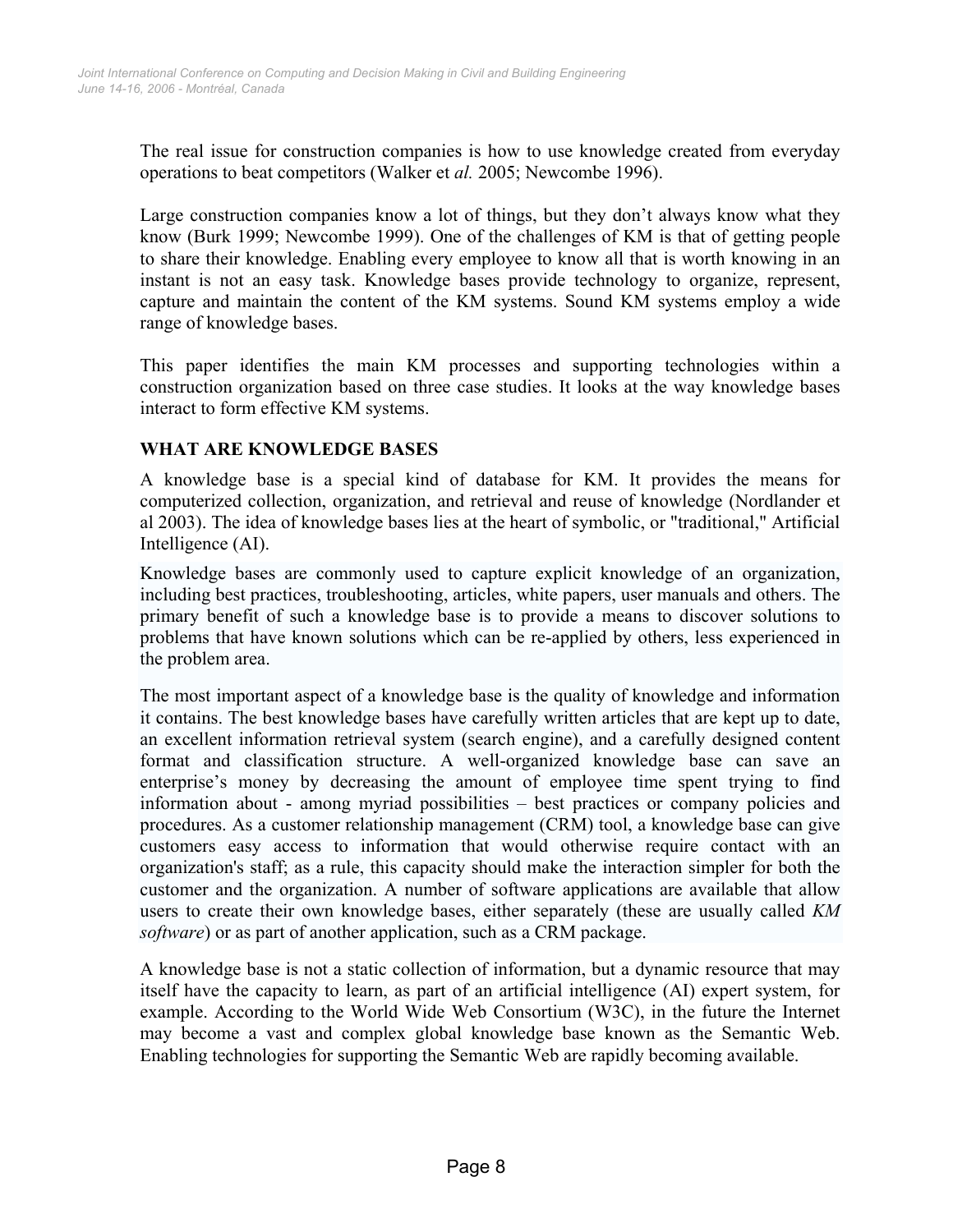A knowledge base uses ontologies to specify its structure (entity types and relationships) and its classification scheme. Ontologies are explicit specifications of conceptualizations (Fensel 2001). An ontology, together with a set of instances of its classes constitutes a knowledge base. The ontology lays' the ground rules for modeling a domain by defining the basic terms and relations that make up the vocabulary of areas covered by the knowledge base (Neches et al 1991). These knowledge-based specifications typically describe content theory of the domain on which the KM system is to work.

Ontologies are content theories about the sorts of objects, properties of objects, and relations between objects that are possible in a specified domain of knowledge (Chandrasekaran et al.l 1999). Their main contribution for a knowledge base is to identify specific classes of objects and relations that exist in some domain. Therefore, an ontology provides a shared memory of knowledge and lessons learned from company everyday operations in which a KM system can ground its activities such as knowledge creation, reuse and sharing.

Knowledge bases can not do much without the support a good content theory of the domain on which it is to work. Moreover, once a good content memory is available, may different mechanisms might be used equally well to implement software systems, all using essentially the same content. To support the sharing and reuse of formally represented knowledge among enterprise systems, it is useful to define the common vocabulary in which shared knowledge is represented.

Determining what type of knowledge is captured, and where that knowledge resides in a knowledge base is something that is determined by the processes that support the system. A robust process structure is the backbone of any successful knowledge base. Above all, a knowledge base aims to reduce duplication of effort. Knowledge bases can help construction companies make the best of bad situations, offering a chance to retain knowledge that would otherwise disappear in times of severe pressure and contraction.

## KM PROCESSES

In most construction organizations, knowledge tends to flow along organizational lines, from the top down. But that pattern seldom results in making knowledge available in a timely fashion and where it's needed the most (Cicmil 2005; Kululanga 1998). In organizations with managed knowledge, information can flow across organizational lines, reaching the people who can use it in ways that best promote the organization's goals and that enhance service to the customer at the same time.

How this happens can be understood by examining the four basic processes of the KM cycle: find/create, organize, share, and use/reuse. Under *find/create*, especially as it operates in a construction company, knowledge is gained through a variety of means, including publications, conferences and meetings, project experiences, research, and industry expertise. In the next step in the cycle, *organize/represent*, the knowledge is filtered, catalogued and represented. Then the knowledge is *connected/shared* for wide availability, making use of high-tech computer tools such as the Internet and other techniques such as conferences,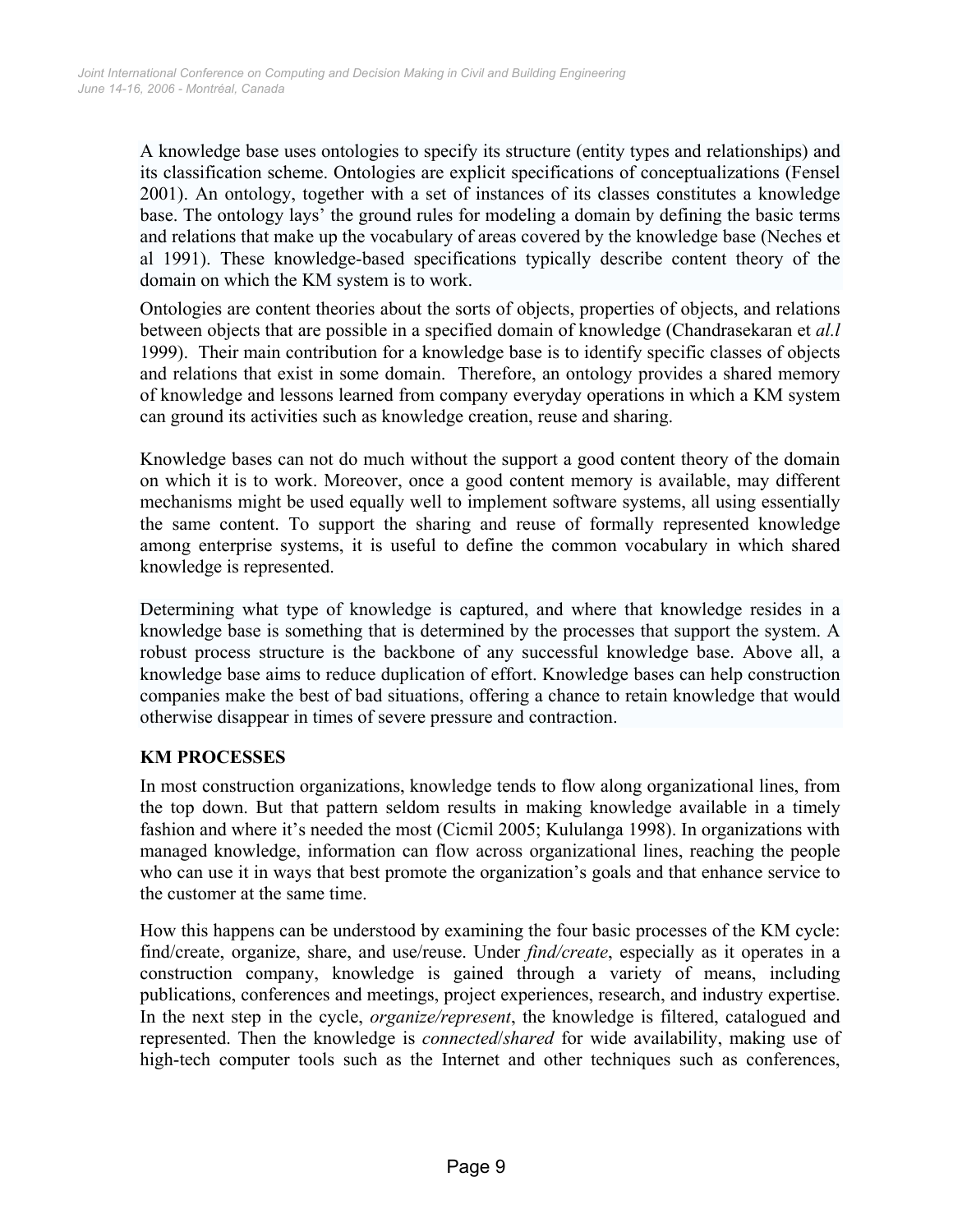journal articles, and the natural communication channels created in a collaborative work environment.

To help carry out the "*organize*" and "*share*" processes in a specific community of people having a common interest, many experts recommend a knowledge manager. This person has the task of soliciting good practices, indexing and cataloguing new information as it comes in, and serving as an information broker by assisting people to obtain the information they need. The knowledge manager can also serve as an advocate for knowledge-sharing practices within and beyond his or her specific community of practice.

The final stage of the KM cycle, *use/reuse*, involves both informal contacts and access to reports, good practices, success stories, and other forms of communication, including exhibits, demonstrations, and training sessions. Much of this knowledge can be made available to a wide audience through the Internet. This is the step in which knowledge is applied and reapplied to solve real-world issues, such as building better bridges, operating roadways more efficiently, and improving highway safety. Of course, these results are then captured as part of the lessons learned for use as the knowledge cycle begins again.

Construction knowledge along the KM cycle is both explicit (drawings, specifications, engineering principles, methodologies, best practices etc.), and tacit (knowledge of cultural, organizational and people) (Mohamed and Anumba 2005; Whetherill et al., 2002; Robinson et al., 2001; and UMIST-Klicon, 1999). Explicit knowledge includes knowledge that can be articulated. Tacit knowledge includes knowledge that cannot be articulated.

Knowledge bases can play a key role in the KM cycle. An integral component of KM systems, a knowledge base is used to optimize information collection, organization, and retrieval for an organization, or for the general public.

## CASE STUDIES INSIGTHS

#### Introduction

The main objective of these case studies was to identify the knowledge sources that occur on the construction projects. Furthermore, it investigates KM processes within project management practices.

Three construction organizations were involved in this study. They were:

- Organization A: Architectural and Engineering company
- Organization B: Building company
- Organization C: Consultant company

The three construction organizations that participated in this study were each requested to nominate their best project from the perspective of KM. This study was based principally on semi-structured interviews with one project-based project personnel of the companies. The project personnel involved were as follows: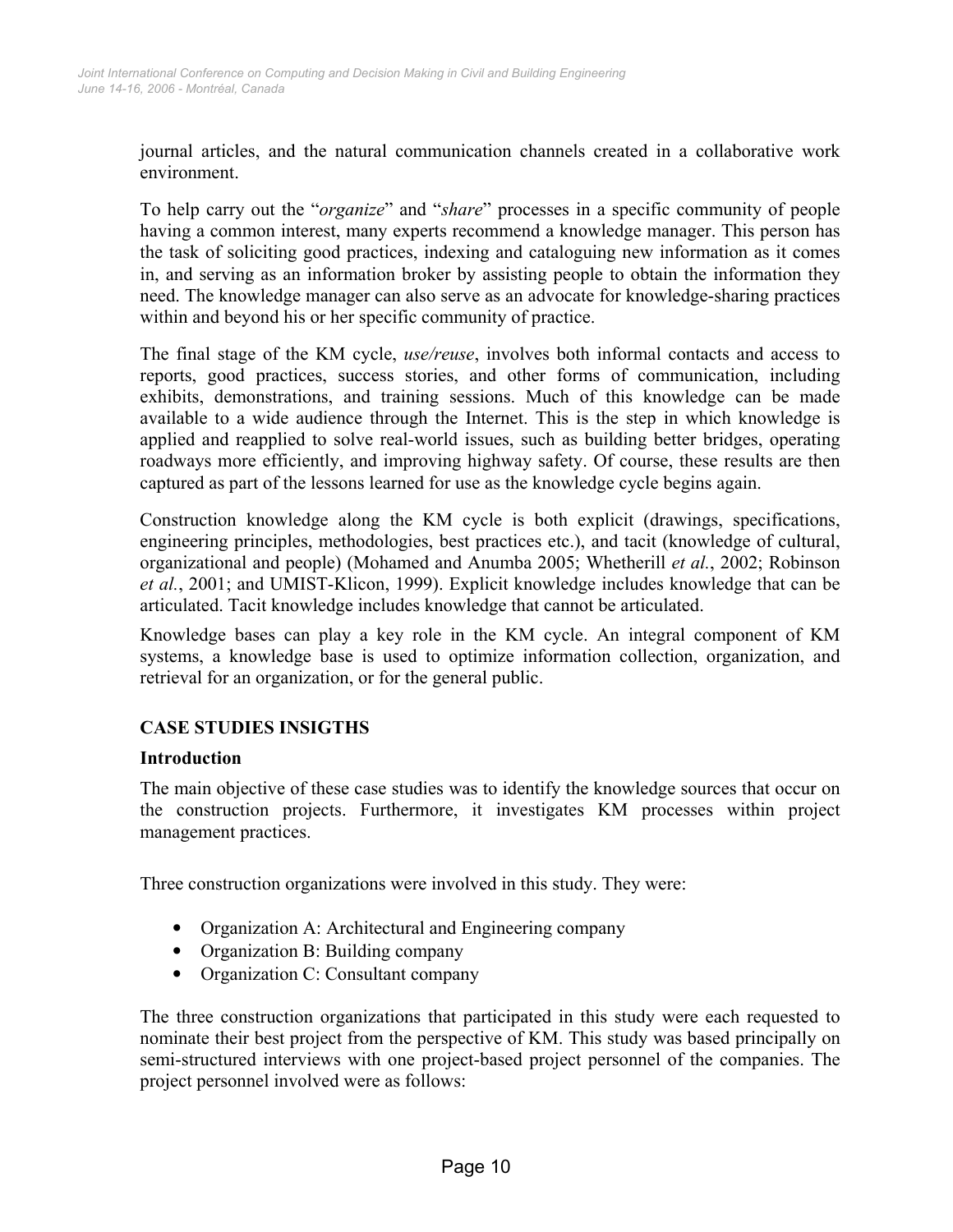- (a) Organization A Design Manager of commercial mall,
- (b) Organization B Site Manager of subway station site,
- (c) C Supervisor Manager of housing project.

## Case 1: Commercial Mall project

Organization A is a major Architectural and Engineering company based in Lisbon. It is the main contractor for the development of the full design of a commercial mall.

The design manager observed that 80% of knowledge is embedded in the minds of the architects involved in the project, 15% of the knowledge is stored in an AutoCad system repository and 5% is from design methodologies, best practices, specifications and catalogs. This was simply based on his personal understanding rather than an empirical survey. The Design Manager holds regular meetings with major project participants to solve specific problems and share the lessons learnt in each design phase. In addition, project participants are encouraged to hold seminars on the specific areas of the design. These seminars are aimed at to share knowledge created during the design process. The outcomes of the seminars are stored in proceeding for future reuse.

Furthermore, the Design Manager has put in place a design process protocol that facilitates knowledge capture and storage in written documents. In the view of the Design Manager, the process protocol lay down well-designed steps of procedures that insure that the design activities can be repeated with same results.

## Case 2: Subway station project

Organization B is the main contractor for the construction of a subway station of Lisbon underground network. It has implement, through its intranet, a central repository of corporate knowledge which can be shared by its site managers. The Site Manager observed that this central repository contains mostly explicitly knowledge in the form of organizational routines, methodologies, practices and norms. He also mentioned that it is not always easy to find the right knowledge when it is most needed.

There were several management tools used on this construction site. These are as follows: (a) "E-Controi" – and Internet system, (b) an email system (c) an ISO 9000 quality management system which includes a quality management manual, (d) On-line project management system - Primavera. The main role of the intranet system was for reuse and sharing the organization's central repository.

The Site Manager observed that, in general, project knowledge is stored in the Project Management Data Base and in form of written documents (explicit knowledge) and in personnel's experience (tacit knowledge). This site has there ways to reuse and share knowledge: "E-Constroi", an email system and On-line project management system.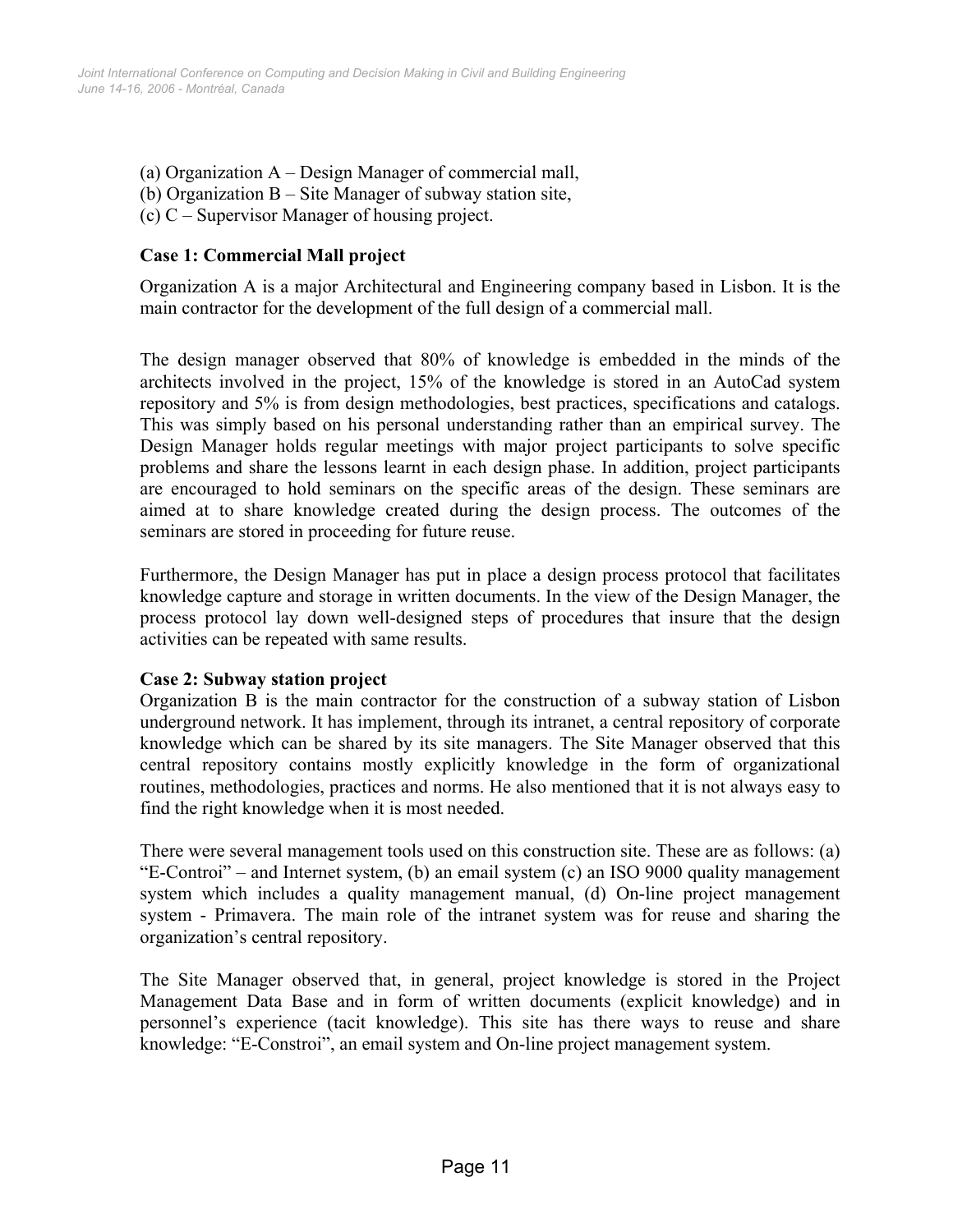## Case 3: Housing project

Organization C is the consultant contractor for the contract management of a seven storey building for a client in Lisbon. This organization did not have any systematic methods or processes for managing knowledge.

Principally, this organization relies on the contract specifications, drawings, norms and regulations. There were several management tools used on this project. The main management tools area as follows: (a) Microsoft Project, (b) an email system, (c) a document management system, and (d) Lotus Notes.

The Supervisor Manger observed that most contract management knowledge such as inspection and testing procedures, construction planning, cost management and best practices are within worker's experience. There are no systematic and formal methods for capturing, organizing and reuse this knowledge.

#### **ANALYSIS**

The cases studies show that KM on the companies covered by this study has primarily focused on knowledge find and reuse. This model is based upon managerial focus on seeking consensus and compliance to minimize variance so that pre-specified business performance outcomes are achieved. In this model of KM, conformance to pre-specified and predetermined business logic is expected to ensure pre-specified and pre-determined business performance outcomes are achieved. Therefore, the goal of KM systems based on this model is often characterized as "getting the right information to the right person at the right time". Table 1 shows the relationship between construction processes, relevant KM process and knowledge sources found in the three organizations.

| Organization | <b>Construction Process</b>                                                                 | KM<br>processes              | <b>Knowledge Sources</b>                                                                                                    |
|--------------|---------------------------------------------------------------------------------------------|------------------------------|-----------------------------------------------------------------------------------------------------------------------------|
|              | Design process                                                                              | Find/create;<br>reuse; share | AutoCad repository;<br>specifications; norms and<br>regulations, expert's experience                                        |
| B            | Construction planning,<br>cost management,<br>quality and safety<br>management, billing     | Find, reuse                  | Project management Data Base;<br>organization's central repository;<br>quality management manual;<br>contract documentation |
|              | Inspection and testing,<br>cost management,<br>financial management,<br>contract management | Find                         |                                                                                                                             |

Table 1: Construction processes, KM processes and knowledge sources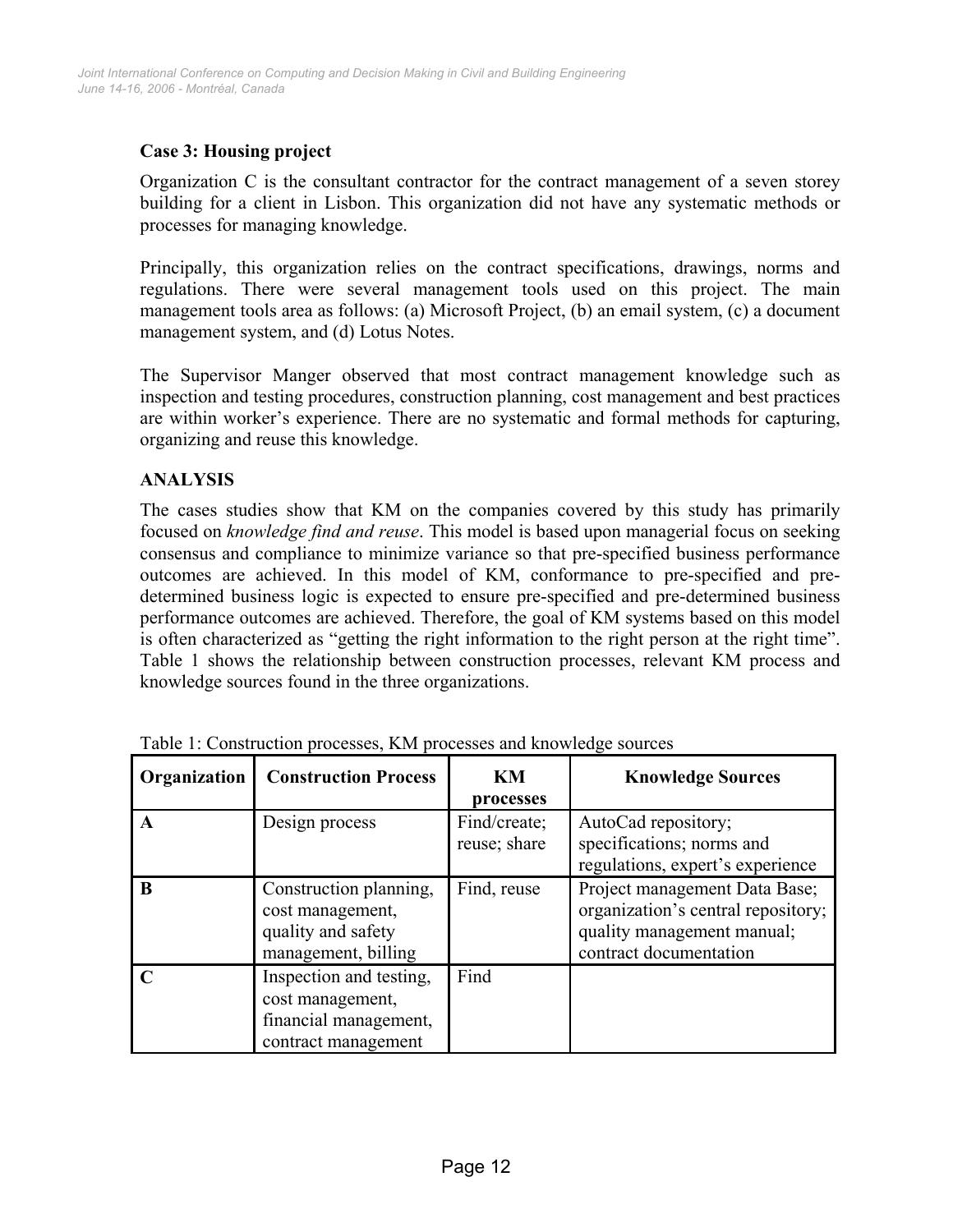The case studies show that the model used by construction organizations does not lead knowledge creation. Furthermore, the three organizations did not have any systematic or processes to build knowledge bases from experts and senior workers.

## KNOWLEDGE BASES AS COMPONENTS OF KM SYSTEMS

Effective KM systems require a hybrid solution, one that involves people and technology (Abeker 1998). As shown in cases studies and literatures review KM in construction is about managing organization's knowledge assets to fulfill its organizational objectives. Thus, KM should enhance individual, group and organizational learning; improve information circulation; and even support innovation. Therefore, a KM system in construction is seen as a means of identifying and exploiting corporate individual knowledge assets: individual experiences, lessons learned, and best practices (Mohamed and Anumba 2005).

In building KM systems, we attempt to assimilates knowledge assets available within the organization and disseminate it to people connected to the organization. Malhotra (2004) highlighted seven challenges (enablers and constraints) that need to be met for successful KM systems:

- business and technology;
- information sharing culture;
- knowledge representation;
- organization structure;
- managerial command and control;
- economic returns

These seven KM systems challenges are related to the recent evolution in thinking about effective business performance.

Knowledge bases provide technology to meet some of these enablers of KM systems including information sharing culture; knowledge representation; organization structure. They together with ontology frameworks provide techniques to facilitate the representation, capture, sharing, reuse, and creation of organization's knowledge assets (Simon et al. 2000).

Knowledge bases contain the content of the KM system. It aims at capture and represents an organization's knowledge assets to facilitate KM processes. Knowledge bases usually depend on the specific construction business domain in which the company is engaged. Not only do knowledge bases differ in their content, but also in their development complexity – or difficulty of developing the knowledge base, relative to other knowledge bases (O´Leary, 1998). Therefore, a KM system my contain numerous knowledge bases for both human and machine consumption.

Table 2 shows the relation of the Knowledge Engineering (KE) tasks required to build knowledge bases and tasks that can be performed by a subject matter expert.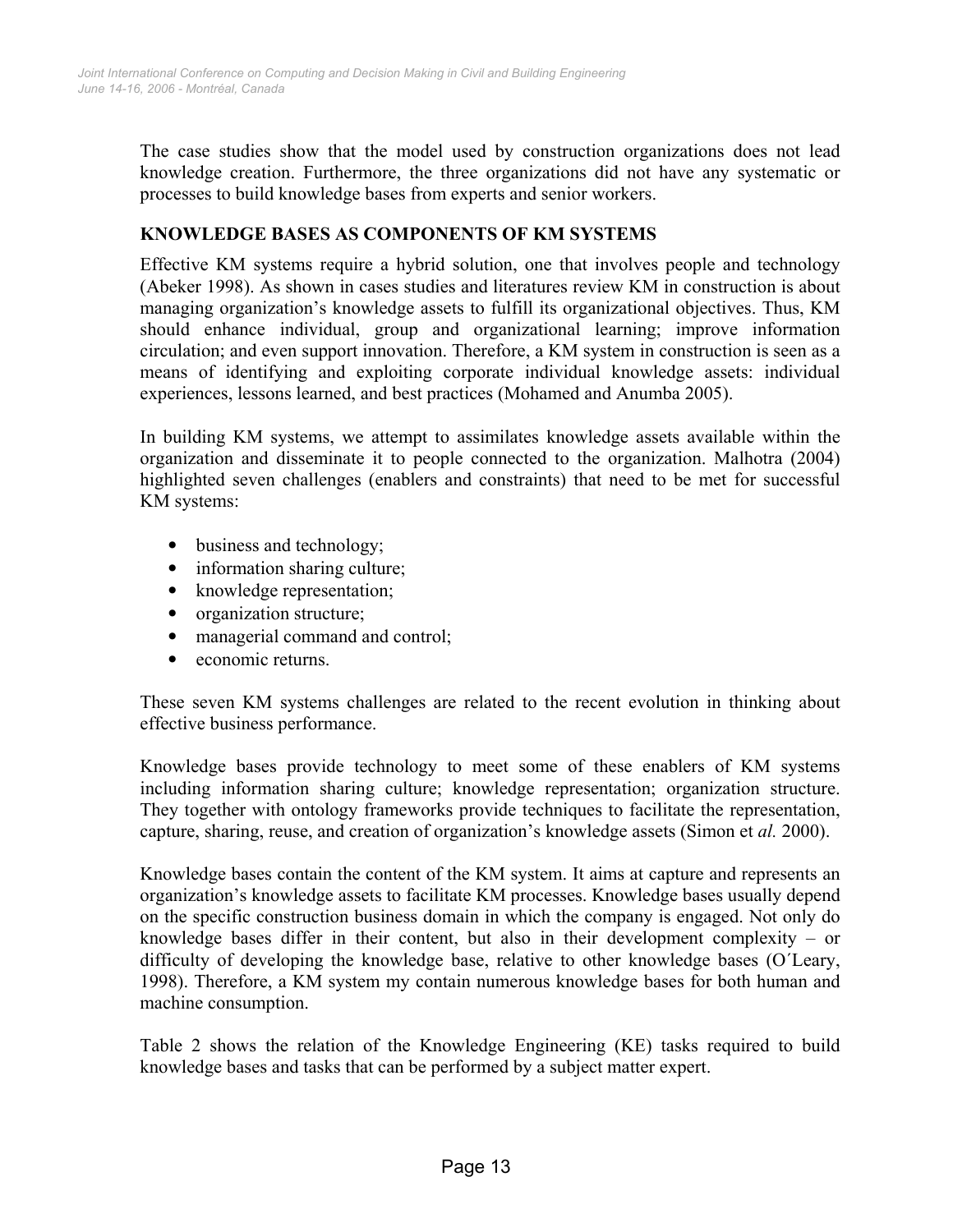| SUVICULIHALICI CAPCIL. |                           |                    |                                              |                                                           |                               |                               |  |  |
|------------------------|---------------------------|--------------------|----------------------------------------------|-----------------------------------------------------------|-------------------------------|-------------------------------|--|--|
| <b>KE</b> tasks        | Define<br>domain<br>model | Create<br>ontology | Define<br>rules,<br>facts,<br>and<br>queries | Verify<br>and<br>update<br>rules,<br>facts and<br>queries | Create<br>formal<br>sentences | Create formal<br>explanations |  |  |
| Expert<br>tasks        | Refine<br>domain<br>model | Refine<br>ontology | Define<br>examples                           | Critique<br>examples                                      | Understand<br>sentences       | Create<br>informal<br>hints   |  |  |

Table 2: KE tasks required to build knowledge bases and tasks that can be performed by a subject matter expert.

Arranged around one or more knowledge bass, a KM system actively provides the user working on a knowledge-intensive operational task with all knowledge necessary and useful for fulfilling this task.

## **CONCLUSIONS**

KM in a construction organization will benefit considerably from knowledge base technology, provided that such technology is integrated in the organization to support KM activities. For construction organizations in particular, to meet KM enablers is very import for business development.

An analysis of the major KM processes in construction has been presented in this paper. This paper highlights the main KM processes and sources in three construction organizations. They show that KM focus is on knowledge find and reuse and there is no systematic methods and processes to build knowledge bases.

The role of knowledge bases as components of KM systems has been discussed in this paper. It refers to the potentialities of these tools for improving organization's knowledge creation and sharing across the network. Within the limits of this study, we show how to take full advantage of knowledge base technologies for enabling KM in construction. Their adoption it is easy, and if they are used in structured manner great benefits can be expected from them.

## **REFERENCES**

- Abecker A., Bernardi A., Hinkelmann K., Kuhn O. and Sintek M., (1998), Toward a Technology for Organisational Memories. IEEE Intelligent Systems, Vol. 13, No3, pp. 40-48.
- Bonifacio M., Bouquet, P. and Traverso, (2002), Enabling Distributed Knowledge Management: Managerial and Technological Implications, Novatica and Informatik/Informatique, Vo. 3 No.1.
- Burk, M. (1999), Knowledge Management: Everyone Benefits by Sharing Information, Public Roads, US Department of Transpotation, Vol. 63, No.3, pp 1-6.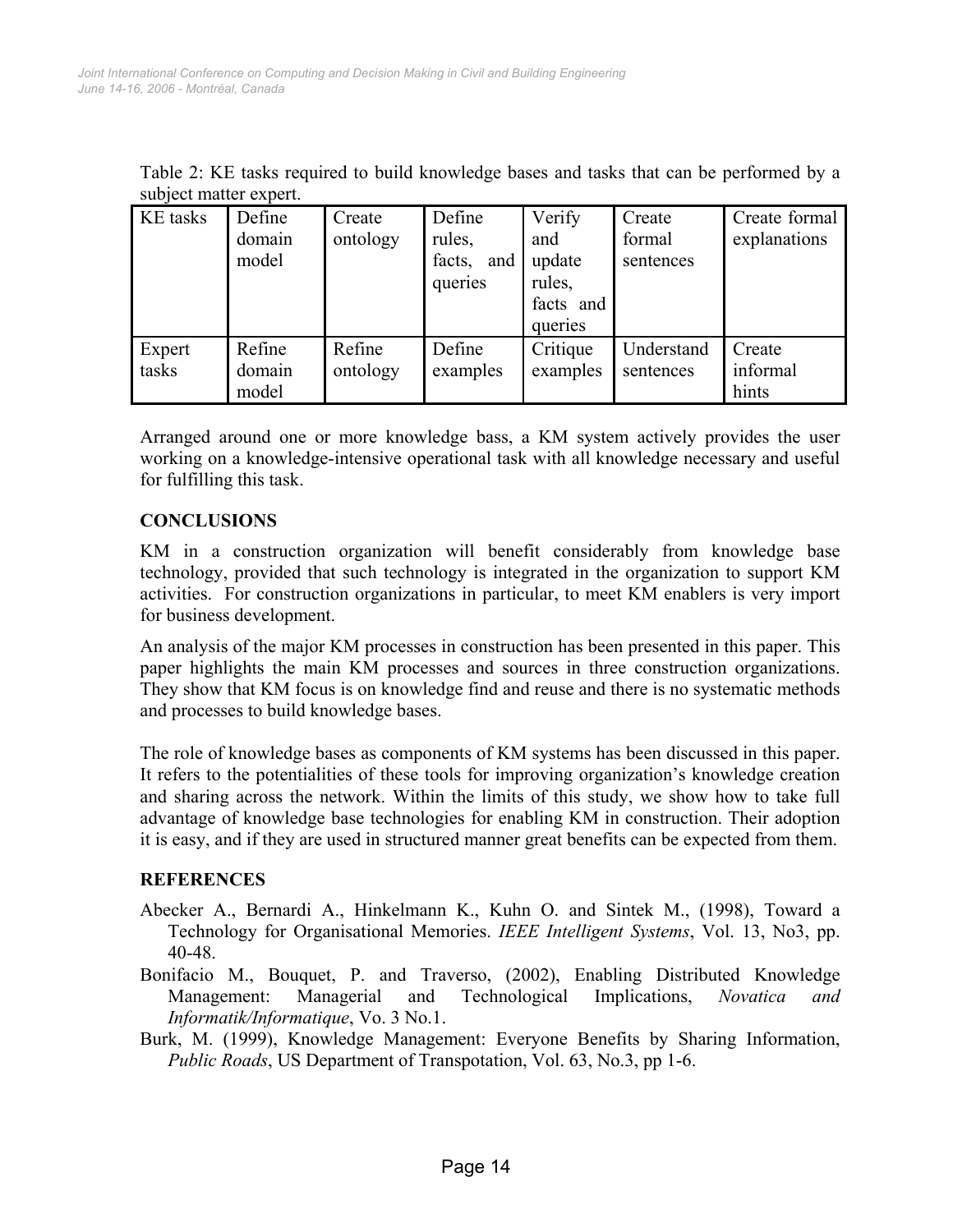- Chaminade, B. (2004), Managing Knowledge for Achieving Competitive Edge, ISO Management Systems, Vol. 4, No. 2, pp. 27-30.
- Chandrasekaran B., Josephson J.R. and Benjamins V.R., (1999). What are Ontologies, and Why Do We Need Them?, *IEEE Intelligent Systems*, Vol.14, No. 1, pp. 20-26
- Cicmil, S. (2005), Reflection, Participation and Learning in Project Environments: a multiple perspective agenda, Management of Knowledge in Project Environments, Elsevier, pp155-179.
- Fensel D., (2001), Ontologies and Electronic Commerce, IEEE Intelligent Systems, Vol. 16, No.1, pp. 8-8.
- Kululanga G.K., Edum-Fotwe F., McCaffer, R. and Price A. D.F. (1998), Learning Mechanisms for Addressing Improvement in Construction Companies, Proceedings of 14th ARCOM Annual Conference, University of Reading, pp.69-77, UK.
- Malhotra, Y. (2004), Why Knowledge Management Fails? Enablers and Constraints of Knowledge Management in Human Enterprises, Information Today Inc, pp87-112.
- Mohamed, S, and Anumba, C., (2005), Opportunities for Improving Site Management Practices Throught Knowledge Management, Information and Knowledge Management in a Global Economy, edited by Ribeiro, F, Love, P., Davidson, C. Egbu, C. and Dimitrijevik, B., CIB W102 2005, pp465-474.
- Neches, R., Fikes, R., Finin T., Gruber, T., Patil, R., Senator, T. and Swartout, R. (1991), Enabling Technology For Knowledge Sharing, AI Magazine, Vol 12, No. 3.
- Newcombe R., (1999), Procurement as a Learning Process, Profitable Partnering in Construction Procurement, E&FN Spon, pp.285-294.
- Nordlander, T, Brown, K. and Sleeman, D. (2003), Constraint Relaxation Techniques to Aid the Reuse of Knowledge Bases and Problem Solvers. Twenty-third SGAI International Conference on Innovative Techniques and Applications of Artificial Intelligence, pp. 323- 335, Cambridge.
- Obaide, A. and Alshawi, M. (2005), The Need for an Effective Knowledge Management Model in Engineering Organizations, Information and Knowledge Management in a Global Economy, edited by Ribeiro, F, Love, P., Davidson, C. Egbu, C. and Dimitrijevik, B., CIB W102 2005, pp405-414.
- O`Leary, D. (1998), Using AI in Knowledge Management: Knowledge Bases and Ontologies, . IEEE Intelligent Systems, Vol. 13, No3, pp. 34-39.
- Robinson, H.S., Carrillo, P.M., Anumba, C.J., and Al-Ghassani, A.M. (2001) Knowledge Management: Towards an Integrated Strategy for Construction Project Organisations. Proceedings of the  $4<sup>th</sup>$  European Project Management Conference (PMI),  $6<sup>th</sup>$ -7<sup>th</sup> June 2001, Café Royal, London.
- Simon, S., Sriram, R., Bochenek, C., Racz, J. and Senfaute, J. (2000), Design Repository: Engineering Design's New Knowledge Base, IEEE Intelligent Systems, Vol.15, No.3, pp48-55.
- UMIST, (1999), KLICON Knowledge Learning in Construction, The Role of Information Technology in Knowledge Management within Construction Industry. Centre for Research in the Management of Projects (CRMP).